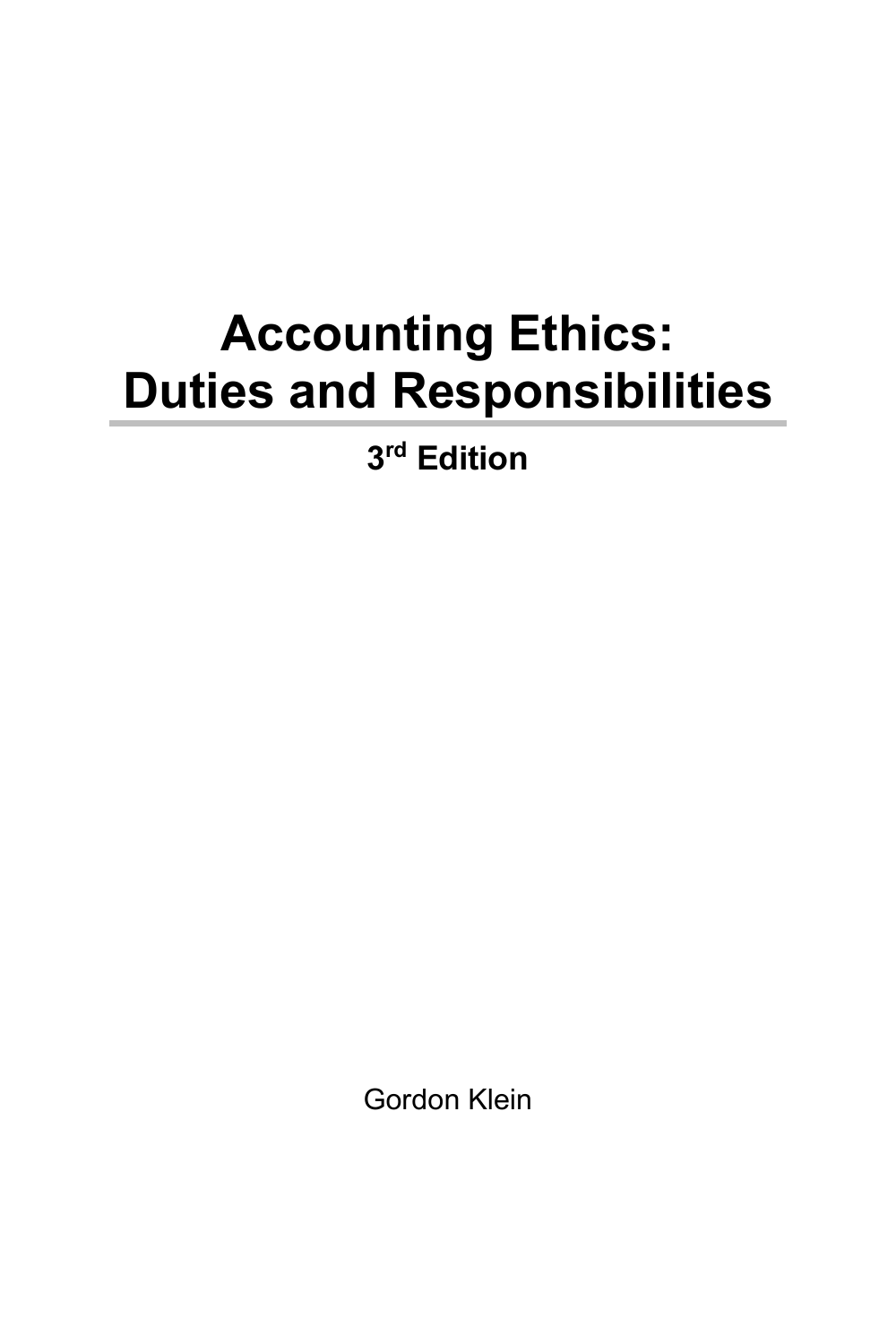## Table of Contents

| Employer Manipulation of the Anti-retaliation Rules 22 |  |
|--------------------------------------------------------|--|
| Employee Manipulation of the Anti-retaliation Rules 24 |  |
|                                                        |  |
|                                                        |  |
|                                                        |  |
|                                                        |  |
|                                                        |  |
|                                                        |  |
|                                                        |  |
|                                                        |  |
| Encouraging an Ethical Organizational Culture31        |  |
| Deciding Whether to Become a Whistleblower 32          |  |
|                                                        |  |
|                                                        |  |
|                                                        |  |
|                                                        |  |
|                                                        |  |
|                                                        |  |
|                                                        |  |
|                                                        |  |
|                                                        |  |
|                                                        |  |
|                                                        |  |
|                                                        |  |
|                                                        |  |
|                                                        |  |
|                                                        |  |
|                                                        |  |
|                                                        |  |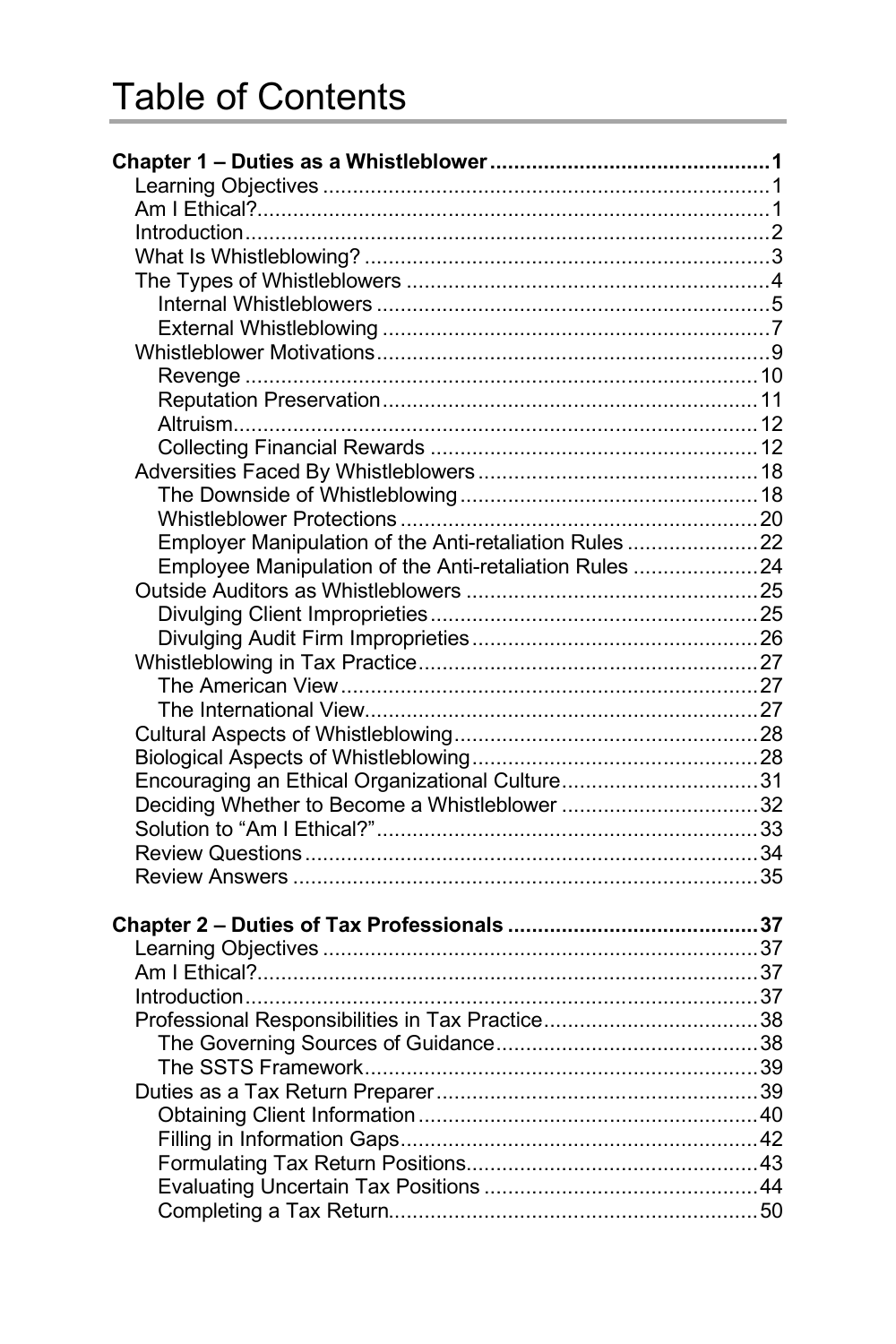## Table of Contents

| Chapter 3 - Duties of Fiduciaries: Financial Planners,         |  |
|----------------------------------------------------------------|--|
|                                                                |  |
|                                                                |  |
|                                                                |  |
|                                                                |  |
|                                                                |  |
|                                                                |  |
| The Legal Consequences of Being a Fiduciary65                  |  |
| Personal Financial Planners and Asset Managers66               |  |
|                                                                |  |
|                                                                |  |
| Specific Duties Associated with Custody of Assets68            |  |
| How to Avoid Creating a Fiduciary Relationship69               |  |
|                                                                |  |
|                                                                |  |
|                                                                |  |
|                                                                |  |
|                                                                |  |
|                                                                |  |
|                                                                |  |
|                                                                |  |
|                                                                |  |
|                                                                |  |
|                                                                |  |
|                                                                |  |
| Auditor Independence Requirements for Trustees and Executors81 |  |
|                                                                |  |
|                                                                |  |
|                                                                |  |
|                                                                |  |
|                                                                |  |
|                                                                |  |
| Chapter 4 - Duties in the Accounting Workplace 87              |  |
|                                                                |  |
|                                                                |  |
|                                                                |  |